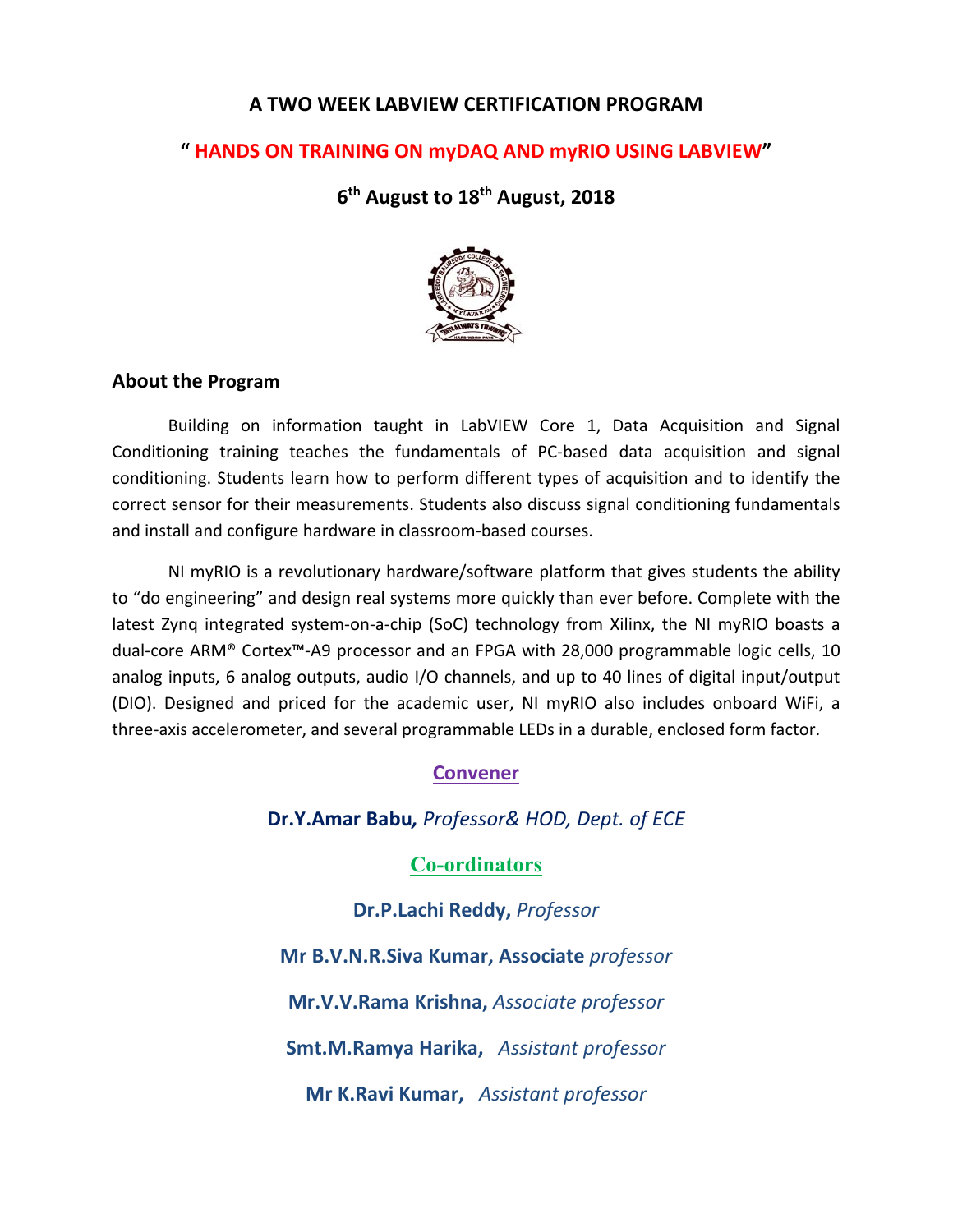

**Department of Electronics and Communication Engineering** 



LAKIREDDY BALI REDDY COLLEGE OF ENGINEERING (Autonomous & Affiliated to JNTUK, Kakinada & Approved by AICTE, New Delhi, NAAC Accredited with 'A' grade, Accredited by NBA, Certified by ISO 9001:2015) L B Reddy Nagar, Mylavaram -521 230, Krishna District, Andhra Pradesh.

LabVIEW